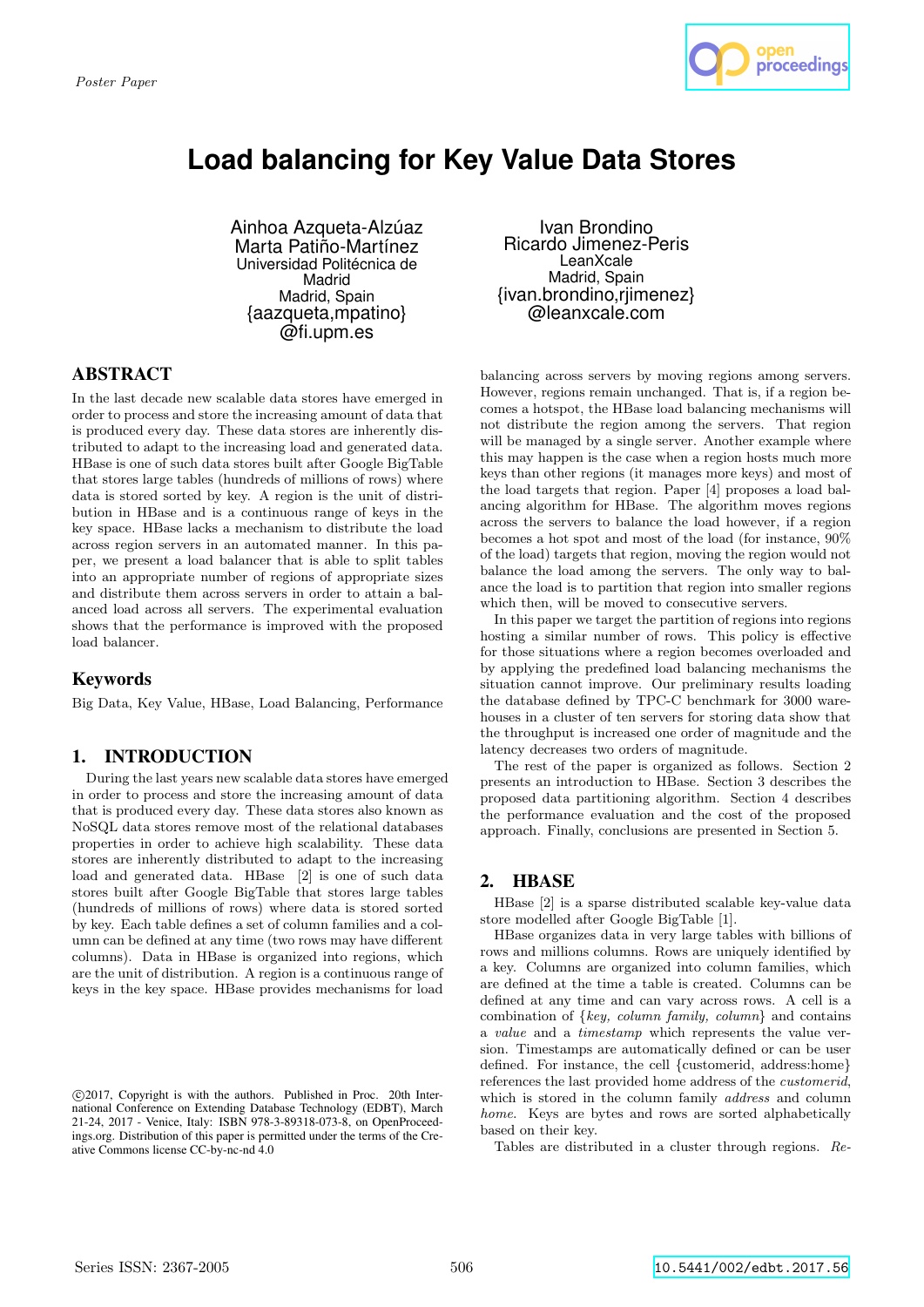

Figure 1: Rows group in regions and served by different servers [2]

gions are defined by key ranges. Regions can be automatically split by HBase or manually by defining the start key of a region. A Region Server manages the regions of a server. Regions are automatically split into two regions when they reach a given size or using a custom policy. Manual splitting of regions can be done at table creation time (pre-splitting) or later. This is advisable for instance when a hotspot is created on a region. By partitioning the region, the data can be handled by two or more servers.

Figure 1 shows an HBase deployment with three servers (pink boxes), each one hosting one region server. The keys in the table rows range from  $A$  to  $Z$  (on the left). Each region server handles two regions. Region server 1 handles keys in ranges T to Z and A to C. By default, tables have a unique region when they are created. A region is split into two regions automatically when it reaches a given limit. There are several predefined split policies, which basically split a region when the associated file reaches a given size or based on the number of regions a region server hosts. A table can be pre-split into regions either when it is created or later providing the key ranges.

Internally, the HBase Master stores metadata for instance, the location of the different regions of a table. The actual data of a region (keys and associated information) is stored in HFiles. There are as many HFiles as column families a table has. HFiles are stored in HDFS [3] to achieve high availability.

### 2.1 HBase Load Balancing Algorithms

HBase provides an automatic load balancer that runs on the master and distributes regions on the cluster every five minutes by default. HBase load balancer implements three algorithms [2]:

• Simple Load Balancer. This algorithm takes into account the number of regions each region server is managing and the load at each server. The goal is that all region servers will handle a similar number of regions by moving regions from the more loaded servers to the least loaded regions servers.

- Favored Node Load Balancer. This load balancing algorithm assigns favoured server for each region. The primary region server hosts the region. There are also secondary and tertiary region servers. HDFS uses the favoured servers information for creating HDFS files and placing the blocks of the file. When the primary region server crashes, the secondary takes over providing low latencies.
- Stochastic Load Balancer. This algorithm searches a region distribution that minimizes a cost function. This function is computed taking into account the region load, table load, data locality, MemStore sizes and HFile sizes. This algorithm has several parameters, for instance, to control the maximum number of regions to be moved, minimize the number of times the balancer will try to mutate all servers.

None of these HBase load balancers changes the region configuration. They move regions among servers to distribute the load. However, if there are several regions that become hotspots, these regions will not be split and distributed among region servers to distribute their load.

This is the goal of the Static Load Balancer we present in the next section. The load balancer distributes the keys of a table among regions in order to ensure that each region contains the same amount of keys and distributes the regions among all region servers.

## 3. STATIC LOAD BALANCER

The static load balancer goal is to create regions with a similar number of rows and distribute them across all regions servers in a cluster. For this purpose, the load balancer needs the table size and the key distribution. The algorithm generates a set of keys that define the new regions with the same number of keys. Then, it splits current regions according to the new regions provided by the load balancer and assigns them uniformly among region servers.

#### 3.1 Table Histogram

In order to divide a table into regions managing a similar number of keys, the total number of rows of the table and the stored keys are needed. The table histogram scans regions reading every  $x$  number of rows (for instance, every 1000 rows). For every  $x$  rows, it stores the key of that row. For instance, if a region hosts 2500 rows and  $x = 1000$ , it will store three keys, 1000, 2000 and 2500. The values associated to those keys will be the keys that are stored in positions 1000, 2000 and 2500, respectively in that region. The histogram runs as an HBase coprocessor [2] so, no data is moved outside the server hosting the region.

The histogram information is used to calculate the number of rows in the table,  $#RowsTable$ , the number of rows each region is currently handling,  $#RowsRegion$ , the expected number of rows per region,  $#ExpectedRowsRegion$ , the total number of rows that are wrongly placed,  $#Wrong PlacedRows$ and the standard deviation of rows wrongly placed,  $\%STDofWronq PlacedRows.$  This value is used to decide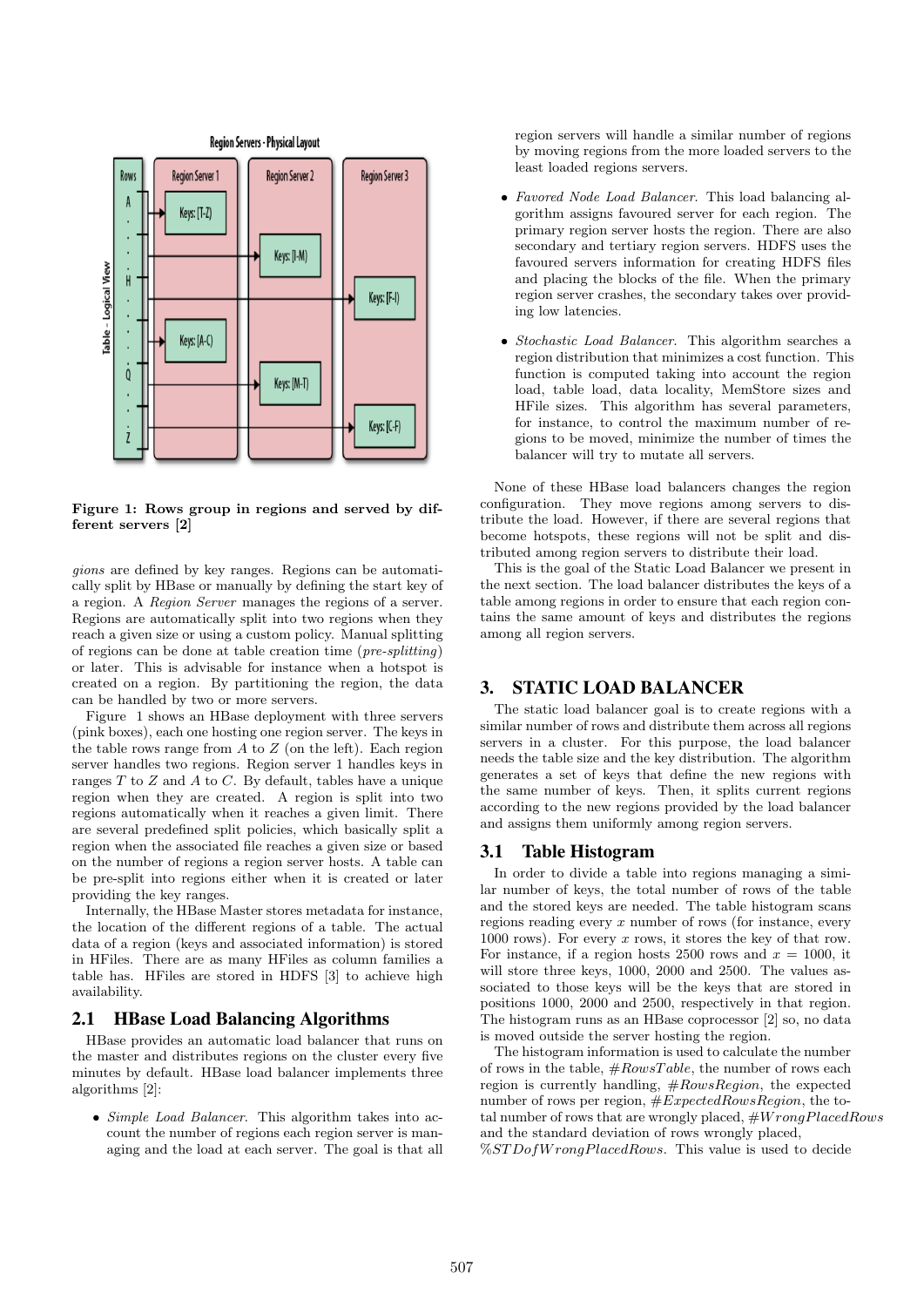

Figure 2: Load Balancer Example

whether the static load balancer should be executed. Currently, the system administrator defines a threshold, %STDThreshold. If the standard deviation is greater than the threshold, the load balancer is executed.

## 3.2 Load Balancer

The load balancer (Algorithm 1) uses the information generated by the histogram for defining the new regions. Given the expected number of rows per region,  $\#ExpectedRowsRegion$ . the load balancer obtains the split points of the region by traversing the histogram. The key stored every

 $\#ExpectedRowsRegion$  positions will define the new regions.

For instance, Figure 2 shows a table with 30000 keys. Initially there are three regions, Region 1, Region 2 and Region 3, which handle 5000, 17500 and 75000 rows, respectively. Region 1 handles keys from 0 up to 5000, Region 2 manages the keys in the range 5001 and 22500 and so on. The final distribution the load balancer will define consists of three regions each one managing 10000 keys (each region will store a similar number of keys). If the histogram stores the keys every 10000 rows (histogramPrecision), the splitPoints will be the keys stored at position 10001 and 20001.

Then, the algorithm splits the regions using HBase HBaseAd $min.split()$  method proving the split points. At this point the previous regions and the new ones coexists. For instance, there are 5 regions in the example in Figure 2-After splitting table. That is, the old regions and the new ones coexists Region 2 is split into three regions, Region 2-1, Region 2-2 and Region 2-3, with 5000, 10000 and 2500 rows each one. Only Region 2-2 will be a final region after the load balancing finishes. The other two regions will be merged with Region 1 and Region 3, respectively in order to achieve the three final regions with the same number of rows (Region 1', Region 2' and Region 3') (Figure 2-After merging).

As a final step in Algorithm 1 the location of the regions is stored in the Zookeeper instance running on HBase (RegionsLocation). This step avoids that if HBase stops and starts, by default, the regions are assigned randomly to region servers and then, the data files need to be moved to the new server where the region is handled.

| <b>Algorithm 1</b> Load Balancing                                     |
|-----------------------------------------------------------------------|
| <b>Require:</b> table, stdThreshold                                   |
| 1. $histogram Precision = 10000$                                      |
| 2. $qenerate Histogram(table)$                                        |
| 3. $\#RS \leftarrow get \#RegionServers()$                            |
| 4. $\# Regions \leftarrow qet \# Regions(table)$                      |
| 5. $\#RowsTable \leftarrow get\#RowsTable(table)$                     |
| 6. $#ExpectedRowsRegion$                                              |
| $qet \#ExpectedRowsRegion(table)$                                     |
| 7. %STDofWrongPlacedRows                                              |
| qetSTDofWronqPlace dRows(table)                                       |
| 8. if $\%STDofWronqPlace dRows > \%STDThreshold$                      |
| then                                                                  |
| $splitPoints \leftarrow qetNewSplitPoints(histogram Precision,$<br>9. |
| $\#RowsTable, \#RS, \#ExpectedRowsRegion)$                            |
| 10. $split(splitPoints)$                                              |
| merge(splitPoints)<br>11.                                             |
| 12. $majorCompact(table)$                                             |
| RegionsLocation(table)<br>13.                                         |
| 14. $end$ if                                                          |

# 4. PERFORMANCE EVALUATION

In this section we present the performance evaluation of the proposed load balancer. The evaluation has been conducted in a cluster of 11 nodes; each node is 64 core AMD Opteron 6376 @ 2.3GHz, equipped with 128GB of RAM, 1Gbit Ethernet and a direct attached SSD hard disk of 480GB running Ubuntu 12.04.5 LTS. One of the nodes is used for hosting metadata servers, HDFS NameNode, HBase Master and ZooKeeper. The rest of nodes are used as worker nodes, each one running one HDFS Data Node and four HBase-Region Servers. That is, there are 10 DataNodes and 40 RegionServers. We use the Cloudera distribution of Apache HBase with version CDH5.3.5.

The load balancer is evaluated loading the data defined by TPC-C benchmark since there are different tables with different number of columns and different number of rows. The benchmark defines 9 tables. The number of warehouses defines the sizes of the tables. In this initial evaluation, the number of warehouses is 3000. The smallest table holds 3000 rows and the largest 765 million of rows. In order to evaluate the benefits of the proposed load balancing algorithm we evaluate the performance of HBase using TPC-C with the tables split into regions with a random size. Then, we evaluate the performance of the benchmark when the regions handle a similar number of rows.

The unbalanced configuration is presented in Table 1, which shows for each table the total number of rows  $(\#Rows)$ , the number of rows of the smallest and largest regions ( $#Rows$ Small Region and  $#Rows$  Large Region) and the standard deviation of the rows that are wrongly placed for each table  $(\#STD)$ . For instance, warehouse and order\_line tables are the smallest and largest tables, respectively.

Order line table stores 765 million of rows. The smallest region for that table stores 11181 keys while the largest hosts 1214955735 rows (1212 millions of rows).